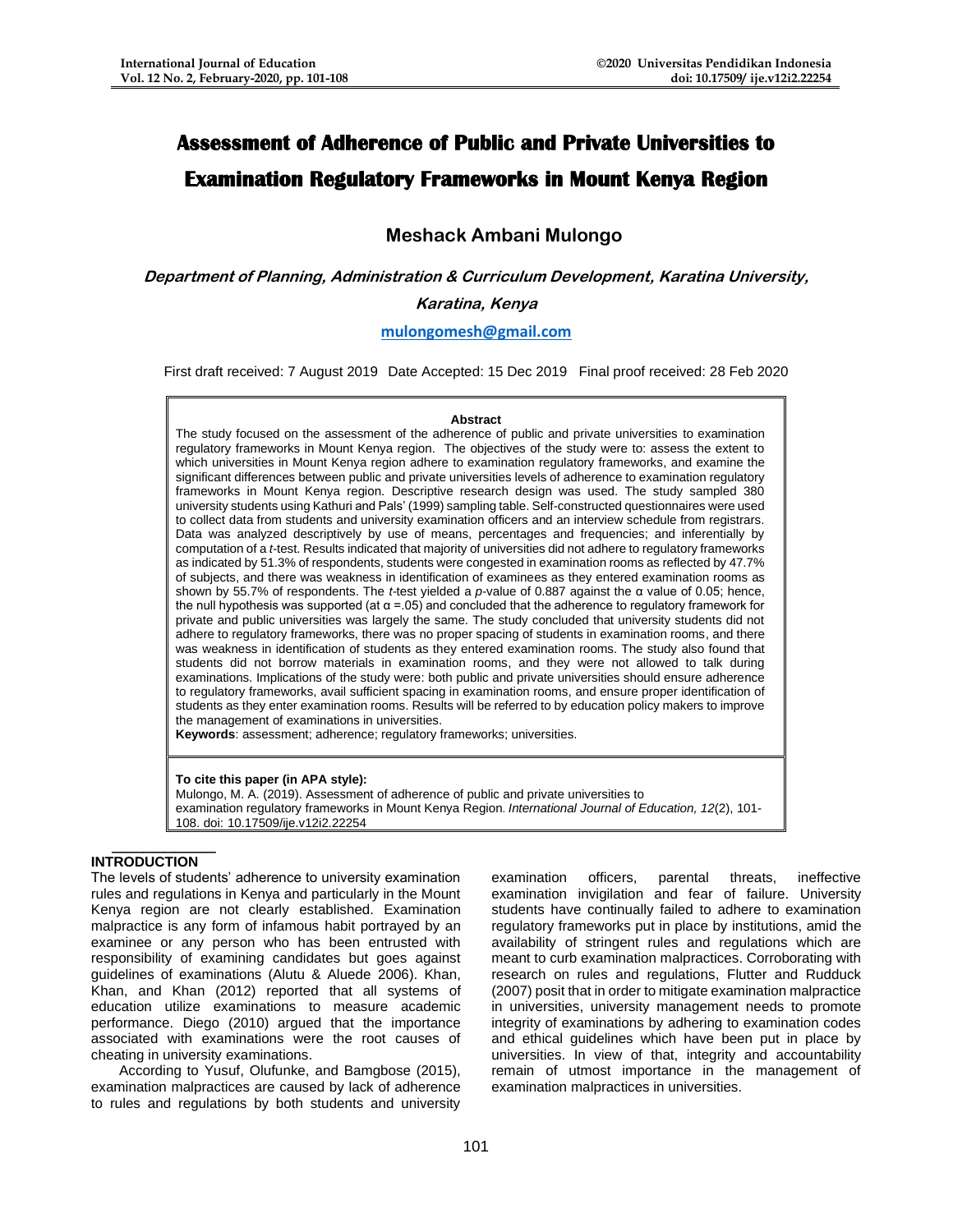In the same vein, Badmus (2006) reiterated that it was the responsibility of lecturers to adhere to rules and regulations that govern unique institutions in order to enhance academic truthfulness during examinations. Contrary to these propositions, it was disturbing to observe that a number of university lecturers did not adhere to set rules and regulations during university examinations. Onuka and Dorowoju (2012) argued that in order to end the challenge of examination malpractice in learning institutions, the government needed to avail rules and regulations that provided for stringent punishments to students who violated examination regulatory frameworks. Again, they informed that lack of adherence to examination regulatory frameworks lead to several forms of examination malpractices.

Ambrose, Arnaud, and Schminke (2007) observed that adherence to rules and regulations in learning institutions motivated members of an institution to have desirable behaviors and make ethical decisions. Universities can improve standards of examinations by encouraging students to adhere to examination rules and regulations. In a study conducted by Flutter and Rudduck (2007), it was found that examination malpractices can be mitigated through fostering examination accountability and adherence to provided rules and regulations in universities. Peters and Okon (2014) reported that although universities and many countries had put in place regulatory frameworks to manage examination malpractices, lack of universities to adhere to the rules has resulted in escalating cases of cheating during university examinations. Corroborating with Peters and Okon (2014) views, Suleman, Gain and Kamran (2015) and Ambrose et al. (2007) observed that lack of adherence to examination regulatory frameworks was a major factor that resulted in increased examination malpractices in universities. Yusuf, Olufunke, and Bamgbose (2015) recommended that noncompliance to rules and regulations should be punished strongly and consistently. It was in view of the provided background that the study, assessment of adherence of public and private universities to examination regulatory frameworks in the Mount Kenya region was an important aspect to be considered and engaged in, so as to enhance integrity of examination outcomes in both private and public universities.

In view of Anzene (2014), the root causes of examination malpractice are: moral decadence among the youth as a result of poor parenting, the emphasis attached to certificates by employers, lack of effective teaching by lecturers, drug abuse and other vices. In the contemporary society, every parent and guardian wants every learner to go to university. Consequently, the pressure to pass examinations motivated students to engage in examination malpractices so as to please their educators.

There could be dire effects of examination malpractices on society if the menace is not dealt with urgently. Akaranga and Ogong (2013) opined that examination malpractices lead to expulsion of students from learning institutions. Over the years, there have been incidences of students not completing their studies because of being sent away as a result of involvement in cheating in examinations. Lack of confidentiality in university certificates, and corruption in various sectors of the economy are other effects of examination malpractices. If the situation is left to escalate, there will be increased corruption, high dropout rates, lack of confidence and trust in university certification, which will

consequently lead to high crime rates, unemployment, poverty and retrogressive nations of the world (Adelakum & Lawal, 2008). Hence, there is an urgent need for the problem to be solved and the relevance of the current study.

Institutions of learning have regulations for students to adhere to in matters of examinations. However, the crucial question that puzzles leaders is whether prescribed rules and regulations are adhered to by students or not. Consistent with conventional practices of mitigation of examination malpractices in universities through regulatory frameworks, Kogi State College of Education (KSCOE) in Nigeria, has rules and regulations contained in the Students' Handbook and Academic Regulations. The Handbook has all behaviors that constitute examination malpractices. The book, in addition, provides penalties for violation of the said rules and regulations (Adegoke, 2010). This implies that globally, universities have guidelines and regulatory frameworks which are used in dealing with examination malpractices. Ambrose et al. (2007) observed that institutional rules and regulations motivate learners to embrace ethical attributes in order to improve examination standards. However, the established guidelines are not expected to be punitive in order to eliminate fear and opposition.

Consistent with the ongoing discussion, Chaminuka in (Onah, 2013) viewed examination malpractice as an act of going against examination rules and regulations by persons being examined. This shows that when rules and regulations are not followed by either examiners or examinees, there is high tendency of occurrence of examination malpractices at examination venues. This implies that when rules and regulations are not followed by either the examiners or examinees, there is a tendency of examination malpractice activities to occur at examination venues. In addition, Edukukho (2007) asserted that when educational rules, policies and regulations are not executed, there was bound to be an escalation of examination malpractice. There are stipulated rules and regulations which govern the conduct of examinations in each university in Kenya and the world over; for example at Moi University, there are rules and regulations which guide the administration and procedures of conducting both undergraduate and postgraduate examinations (Moi University, 2009) It is thus a matter of great importance for educationists to encourage the adherence to regulatory framework by students and other stakeholder in education.

The situation at Moi University is not unique. Another example of examination process and justification that each university has guidelines which should guide students and the entire examination process is the University of Eldoret. Guided by Statute XL of the University Statutes examination process shows that a school shall constitute a Board of Examiners (BOA) for the purpose of Quality Assurance (QA). Members of the board shall the Dean (Head of Department), Program Coordinator and the time table/examination coordinator and external examiners (UOE, 2014). With this regard, it is therefore evident that universities are concerned about regulations that are meant to guide on various examination aspects and ensure there is authenticity and proper accountability in matters concerned with examinations.

In private universities, the senate approves internal as well as external examiners of the university. As it is in public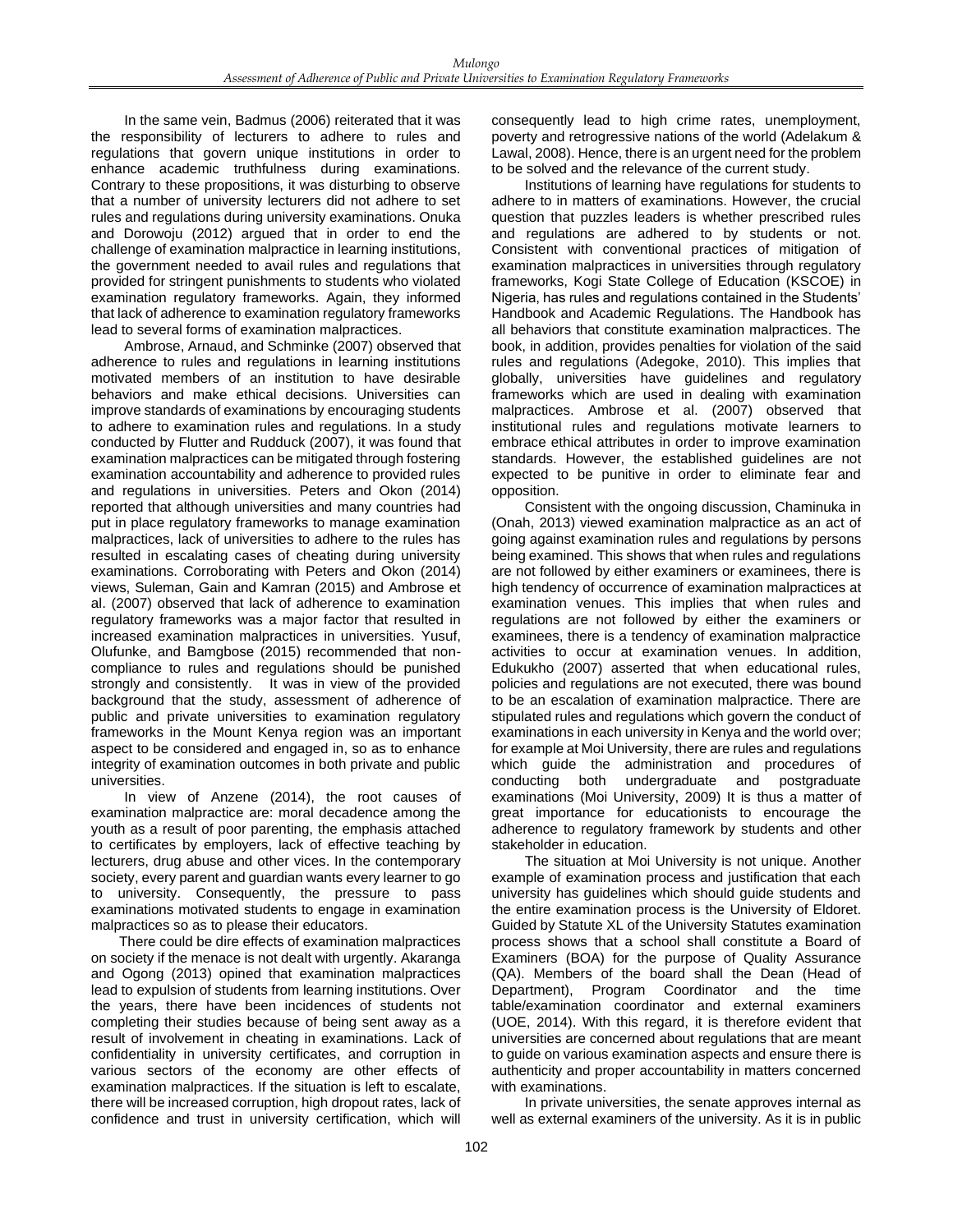universities, internal examiners, who are lecturers in the university are responsible for the setting, invigilation, marking and grading of examination papers. In both types of universities, the Chief Examiner (CE), who is usually the HOD, is responsible for moderation and coordination of examination papers before final forwarding for processing (MKU, 2014). Available literature does not show the position of private universities when it comes to what should be done when examination malpractices are discovered, or the cheating is confirmed after the graduation of the culprit. Rules and regulations provide types of examinations malpractices and penalties for each irregularity, for example warnings, results cancellations, suspensions, or total expulsion from the institution; as dictated by the nature of the committed examination malpractice. Despite measures having been put in place, there have been escalating instances of examination malpractices reported in the process of examinations management and administration.

This study aimed at demystifying the menace of examination malpractice in Kenyan public and private universities with a view of making credible suggestions on how the government can have desired examination outcomes from those institutions. Kithuka (2004) observed that cheating in examinations had escalated to a fearful proportion and the situation was complicated and institutionalized in many countries. He further noted that measures by government administration and education stakeholders to end the menace had been frustrated by perpetrators of this vice. GOK (2010) reported that the peak of examination malpractices was reached in Kenya in 2010 and was enhanced by modern technology. Consequently, Aulo (2004) noted the trend had led to high production of incompetent graduates from higher institutions of learning. Consistent with GOK (2010), was Ragaa (2001) observation that examination cheating had been reported in the Kenyan System of Education every year starting from 1995. Mwanyumba and Mutwiri (2009) noted that at whatever level of students' assessment, examinations have to be reliable, relevant, and efficient and should enhance equity. In addition, they reiterated that examinations must be handled under safe conditions to ensure that no examinee obtained undue advantage over others.

The integrity of university certificates is determined by the integrity of their institutional examination processes. One of the guiding principles in the University Act was to promote inclusive, efficient and transparent governance systems, practices and maintenance of public trust. Education and training aims at instilling integrity, honesty and respect for others and hard work (GOK, 2012). Examination cheating goes against this aim. Examination malpractices affect the standard of any given system of education and even affect a person's long term character traits.

The established Quality Assurance Department (QAD) ensured the right procedures were followed during the evaluation process of students (GOK, 2012). It therefore remains on the part of each institution to ensure procedures are adhered to by learners. In the event where examination outcomes are to be credible, examinations have to be done according to rules and regulations (Monday, 2008). Consequently, examinations which are not guided by rules are considered bad. GOK (2005) provides general code of conduct and ethics and minimum ethical standards for all

public servants. Every public officer is expected to carry out duties honestly and efficiently. It is against the law for public officers to be dishonest and favor individuals for selfish gains. Being public servants, all university examination officers who are charged with the responsibility of ensuring sobriety in examination should do their work in line with government expectations. Institutions of learning are bound to have guidelines that are applicable to members of the organization. Such rules and regulations are important as they help workers to be focused on the core business of a given institution.

The existing literature indicates that there have been studies done on examination malpractices at university level (Onuka & Dorowoju, 2012; Yusuf, Olufunke, & Bamgbose; 2015) and other researchers carried out similar studies in secondary schools in Kenya (Mwonga, 2019; Owenga, Raburu, & Aloka, 2018) and Malawi (Makaula, 2018). The current study went further and identified specific ways in in which university students in Mount Kenya region universities fail to adhere to examination regulatory frameworks and propose to stakeholders on the possible remedy. In addition, the current study compared levels of adherence to examination regulatory frameworks in public and private universities, which has not been studied as seen from existing literature. The study was thus unique in that similar study had not been done in the region of the current study, and adherence to examination malpractices had not been evaluated by comparing public and private universities. The outcomes of the study were important and became a source of reference for researchers in the area of education administration.

## **METHOD**

The study was quantitative type because all procedures used were statistical. The study involved both public and private universities located in Mount Kenya region in Kenya. Two (2) private and three (3) public universities were selected purposively. Three hundred and eighty (380) students were chosen from the five universities using Kathuri and Pals' Sampling table. According to Kathuri and Pals (1999), when the population is 40,000 subjects and above, an appropriate sample size is 380 subjects.

The 380 students were proportionately distributed into five universities due to variation in populations unique to each university. The researcher was interested in the five universities due to the fact that they were upcoming and their structures and systems were not as stable as those in long established universities. The 380 students were divided proportionately among the 5 purposively selected universities, as follows: Chuka University, 179 students (47%); Karatina University, 87 students (23%); University of Embu, 61 students (16%); Kenya Methodist University, 30 students (8%); and Mount Kenya University, 23 students (6%) due to their variation in population sizes. Fourth year students were purposively selected cognizant of the fact that they had been to universities for long and would provide feedback effectively, unlike first, second- and third-year students who did not have long experiences at their universities. The researcher distributed questionnaires to students in 4 faculties proportional to their students' populations. Table 1 indicates summary data on sample size of the study in form of frequencies and percentages Table 1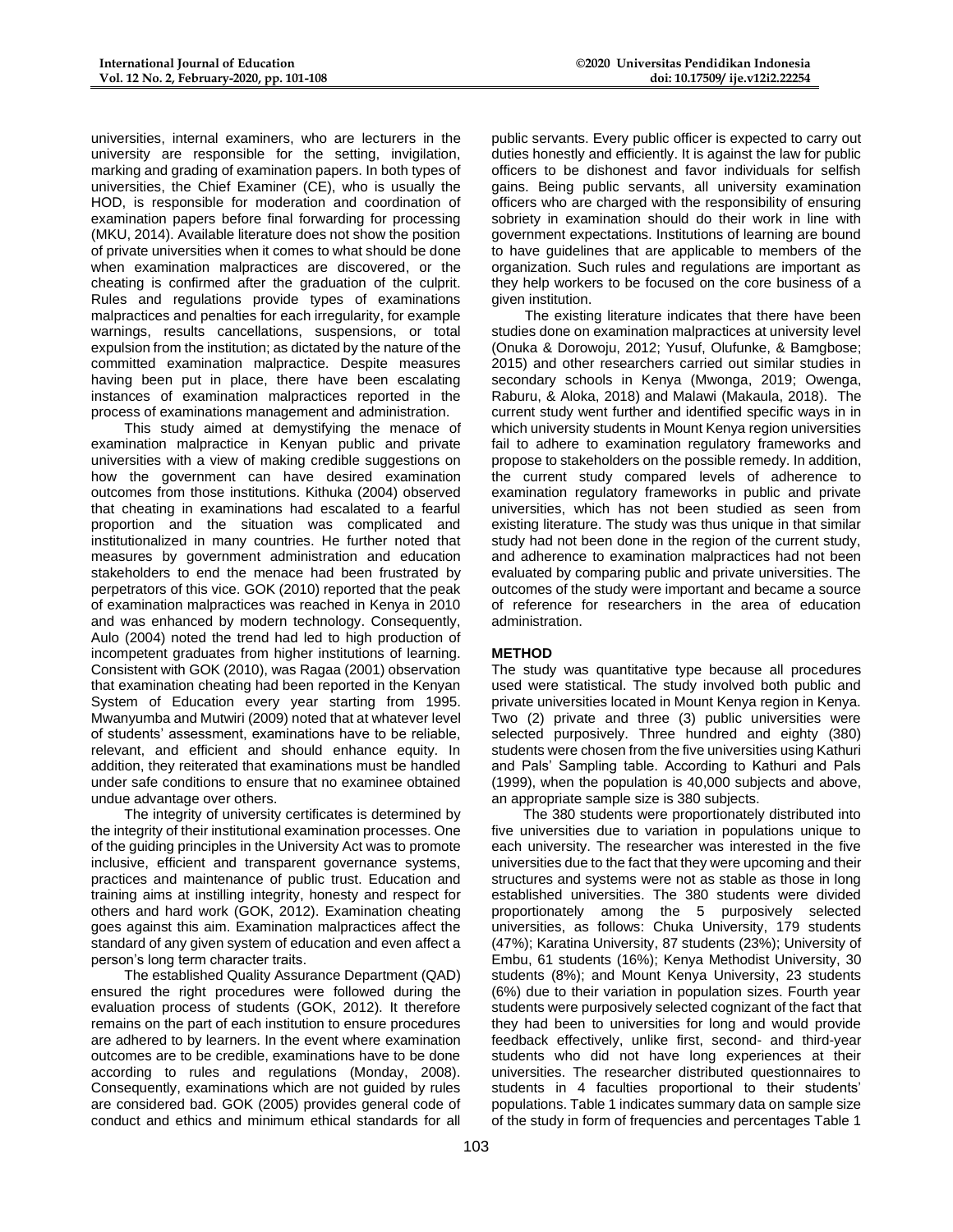shows that students who were sampled from the five universities were 179, 87, 61, 30 and 23 respectively,

**Table 1: Sample Size**

making a total of 380. Students from public universities were 327 while those from private universities were 53 in total.

| <b>Institution</b>         | Total number of students | Sample size | Percentage |  |  |
|----------------------------|--------------------------|-------------|------------|--|--|
| Chuka University           | 16.603                   | 179         |            |  |  |
| Karatina University        | 9,105                    | 87          | 23         |  |  |
| University of Embu         | 6.603                    | 61          | 16         |  |  |
| Kenya Methodist University | 4.107                    | 30          |            |  |  |
| Mount Kenya University     | 3.605                    | 23          |            |  |  |
| Total                      | 40.023                   | 380         | 100        |  |  |

Data was collected using the Students' Questionnaire (SQ) which was administered to sampled students. The questionnaire had ten statements which were rated using a likert scale with 5 points as follows; 1=strongly disagree, 2=disagree, 3=undecided, 4=agree and 5=strongly agree. The questionnaire was constructed in reference to earlier studies which had been carried on similar topics.

The researcher conducted a pilot study on 38 students randomly selected from one university which was not earmarked for the study. The interpretation of questionnaire items by respondents was checked for similar understanding and the feasibility of items was modified accordingly. A reliability coefficient of the research instrument was 0.79 which was greater than the 0.7 recommended by Fraenkel, Wallen, and Hyun (1996). The validity of the questionnaire was checked by experts in the department of education. Data were analyzed by use of Descriptive Statistics by computation of means, percentages and standard deviations, and *t-* test.

#### **RESULTS AND DISCUSSION**

#### **The Universities' Adherence to Examination Regulatory Frameworks**

Results were further discussed as guided by a five-level of Likert agreement scale in order to enhance the discussion and make rational inferences. The scale thus provided as follows:

| significantly disagree |
|------------------------|
| moderately disagree    |
| Neutral                |
| moderately agree       |
| significantly agree    |
|                        |

Results of data analysis of objective 1 are presented in table 2.

#### **Table 2: Students' responses on adherence to regulatory framework**

|                  |                                                                          | <b>SD</b> |      | D   |      | UD  |      | А   |      | <b>SA</b> |      |                         |          |
|------------------|--------------------------------------------------------------------------|-----------|------|-----|------|-----|------|-----|------|-----------|------|-------------------------|----------|
| <b>Statement</b> |                                                                          | N         | %    | n   | %    | n   | $\%$ | N   | %    | n         | %    | $\overline{\textbf{x}}$ | $\sigma$ |
| 1.               | Examinations are conducted according to<br>rules and regulations         | 67        | 20.0 | 105 | 31.3 | 17  | 5.1  | 68  | 20.3 | 78        | 23.3 | 2.96                    | 1.50     |
| 2.               | There is no proper spacing of students in<br>examination rooms           | 67        | 20.0 | 100 | 29.9 | 13  | 3.9  | 82  | 24.5 | 73        | 23.3 | 2.98                    | 1.49     |
| 3.               | No lending or borrowing of materials is<br>allowed                       | 6         | 1.8  | 8   | 2.4  | 34  | 10.1 | 129 | 38.5 | 158       | 47.2 | 4.27                    | 0.87     |
| 4.               | Writing is allowed on examination papers                                 | 74        | 22.1 | 121 | 36.1 | 23  | 6.9  | 74  | 22.1 | 43        | 12.8 | 2.67                    | 1.37     |
| 5.               | Students sign attendance during<br>examinations                          | 15        | 4.5  | 9   | 2.7  | 36  | 10.7 | 145 | 43.3 | 130       | 38.8 | 4.09                    | 1.00     |
| 6.               | Students submit scripts personally to<br>invigilators and sign           | 7         | 2.1  | 20  | 6.0  | 33  | 9.9  | 140 | 41.8 | 135       | 40.3 | 4.12                    | 0.96     |
| 7.               | Students are not allowed to move unless<br>accompanied                   | 82        | 24.5 | 72  | 21.5 | 55  | 16.4 | 61  | 18.2 | 65        | 19.4 | 2.87                    | 1.46     |
| 8.               | Students are not allowed into exam room<br>15 minutes after start or end | 32        | 9.6  | 35  | 10.4 | 108 | 32.2 | 91  | 27.2 | 69        | 20.6 | 3.39                    | 1.99     |
| 9.               | There is effective identification of students<br>before exams begin      | 82        | 24.5 | 105 | 31.3 | 51  | 15.2 | 53  | 15.8 | 44        | 13.1 | 2.62                    | 1.35     |
| 10.              | No talking is allowed during examinations                                | 15        | 4.5  | 18  | 5.4  | 63  | 18.3 | 116 | 34.6 | 123       | 36.7 | 3.94                    | 1.08     |

The findings of the study on table 2 indicate that 51.3% of respondents disagreed to the statement that examinations are conducted according to rules and regulations. Those who affirmed were 43.6% and those who were undecided were 5.1%, at  $\bar{X}$ =2.96. This implies that students moderately disagreed that, university examinations were not done as per rules and regulations. On the statement 'There is no proper spacing of students in examination rooms' 49.9% of respondents disagreed. Those who agreed were 47.8% while those who were undecided were 10.1% at  $\bar{X}=2.98$ . This shows that on average, there is lack of proper spacing in examination rooms, as shown by 47.8% of respondents which possibly leads to examination malpractice. It would be of help if the universities come up with standardized spacing for university examinations if examination malpractice has to be controlled. On lending and borrowing of materials in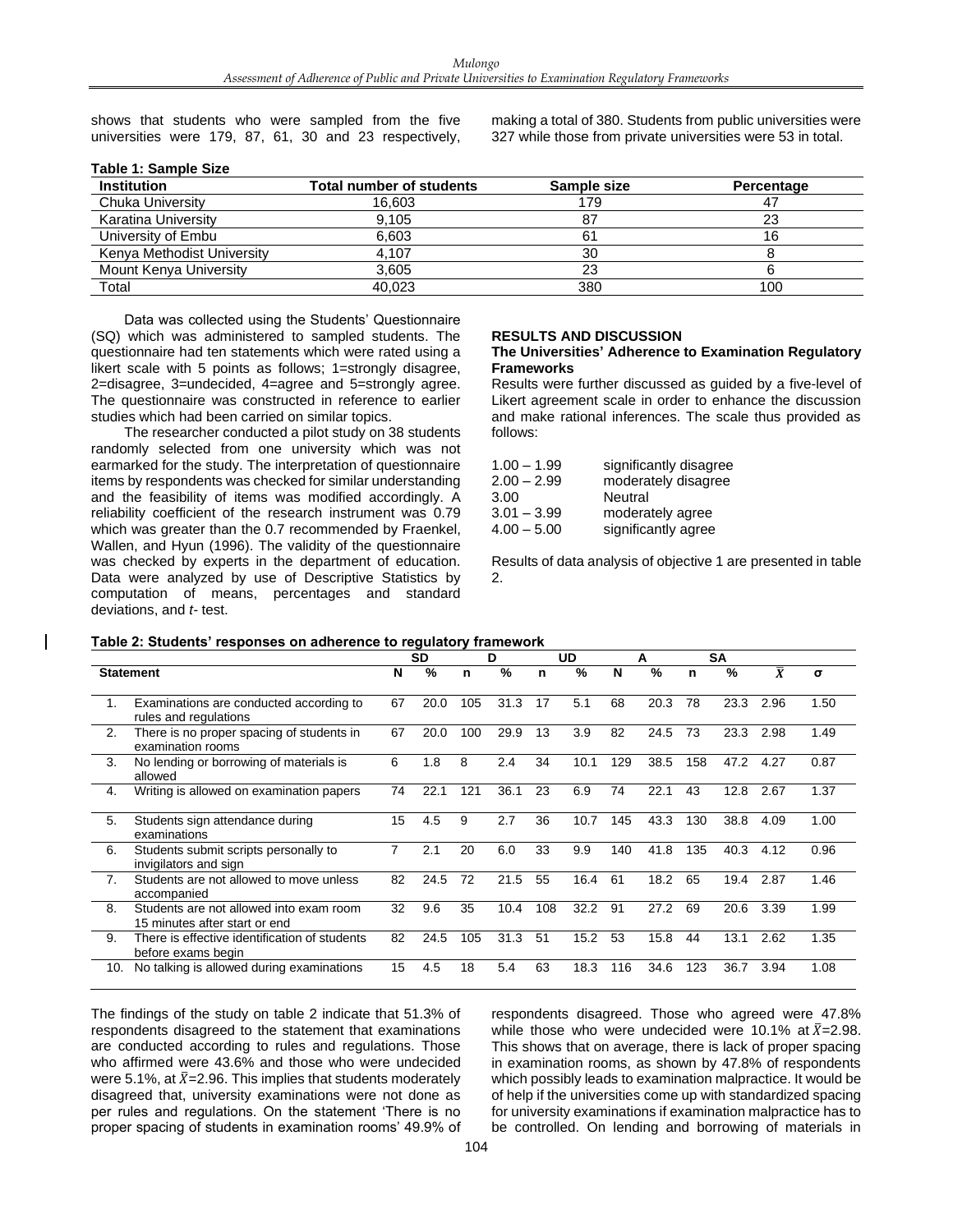examination rooms, 4.2% of respondents disagreed that there was no lending and borrowing while 10.1% indicated they were undecided and a majority of them (85.7%) indicated that borrowing and lending was not allowed at  $\overline{X}$ =4.27. This implies that students significantly agreed that there was no lending or borrowing of materials. The variable 'writing is allowed on examination papers, 58.2% of respondents disagreed that writing on examination papers was allowed, 6.9% of them were undecided whereas 34.9% were in agreement that writing was allowed at  $\bar{X}$ =2.67. This meant that students moderately disagreed that students write on examination scripts, to an extent of 34.9%.

The study revealed that students sign examination attendance sheets at 82.1% level of agreement, 7.2% level of disagreement, 10.7 of undecided, and 82.1% level of agreement at  $\bar{X}$ =4.09. This shows that in most universities, it is a requirement for students to sign attendance sheets. This is was done as a way of confirming those who have physically sat exams. The practice has helped in reduction of impersonation and complains of missing marks. Research revealed that students submit scripts personally to invigilators and sign. Those who affirmed that they do so were 82.1%, those who were of the contrary opinion were 8.1%, while those undecided were 9.9%, at  $\bar{X}$ =4.12 implying that they submitted and signed. The signing was a proof that the students who had signed did the examination. This practice was done to prevent impersonation whereby some students plan to payee impersonators to sit for examinations on behalf of the right examinees. On 'students are not allowed to move unless accompanied', 46% of respondents did not agree, 16.4% were undecided while 37.6% agreed that students are restricted in their movement at  $\bar{X}$ =2.87. This revealed that to a greater extent, (46%), students were allowed to move in examination rooms, which created loopholes for examination Malpractices.

## **Comparison between Public and Private Universities**

It has been hypothesized that there was no statistically significant difference between public and private universities in levels of adherence to examination regulatory frameworks in Mount Kenya region. To test this hypothesis, the *t-*test was computed. In order to establish whether there existed a statistically significant difference in adherence to examination regulatory frameworks

University students had a habit of moving into examination rooms some fifteen minutes before start or end of examinations. This practice encourages students to write tiny notes on their seats, which they keenly referred to during examinations. The study revealed that students were not allowed to move to examination rooms 15 minutes to and after (20%) did not agree, 32.2% of respondents were undecided while 47.8% agreed that they were not allowed at  $\bar{X}$ =3.39. This indicated that those who were undecided were significantly a larger percentage because they concentrated on their examinations and did not observe the happenings in the room. The study showed that 55.8% of respondents denied that there was effective identification of students before they started examinations, those undecided were 15.2% while those who affirmed that there was effective identification of students were 28.9% at  $\bar{X}$ =2.62 meaning that students are not effectively identified. It can hence be inferred that there is dire need for universities to enhance identification of students. The study revealed that students were not allowed to talk in examination rooms as shown by 71.3% of respondents, 18.3% undecided and 9.9% said the talking was not allowed at  $\bar{X}$ =3.94. This means that students are controlled in examination rooms and they do not communicate to each other.

Learners need to take note that varied performances at examinations give them varied opportunities at work place. They need to appreciate their unique abilities because not all learners can perform the same. McCabe (2012) asserted that students who cheat in examinations lack principles and only depend on others for their posterity careers. This assertion is consistent with that of Uzochukwu (2018). He reported that culprits of examination malpractices devalue their personalities and proclaim that they cannot do in their careers without the input of others. Consequently, students should purpose to be honest in their academic endeavors.

between private and public universities, independent sample *t-*test was computed; thus; H01: There is no statistically significant difference between public and private universities in levels of adherence to examination regulatory frameworks in Mount Kenya region.

#### **Table 3: Independent Sample** *t-***test on Adherence to Regulatory Framework**

|                                         |                                   | Levene's Test for<br>Equality of<br>Variances | t-test for Equality of Means |      |              |                     |                           |                                 |                                                        |        |  |
|-----------------------------------------|-----------------------------------|-----------------------------------------------|------------------------------|------|--------------|---------------------|---------------------------|---------------------------------|--------------------------------------------------------|--------|--|
|                                         |                                   | Sig.                                          |                              |      | df           | Sig. (2-<br>tailed) | Mean<br><b>Difference</b> | Std. Error<br><b>Difference</b> | 95% Confidence<br>Interval of the<br><b>Difference</b> |        |  |
|                                         |                                   |                                               |                              |      |              |                     |                           |                                 | Lower                                                  | Upper  |  |
| Adherence to<br>regulatory<br>framework | Equal<br>variances<br>assumed     | 5.226                                         | .023                         | .142 | 333          | .887                | .03626                    | .25545                          | $-46624$                                               | .53875 |  |
|                                         | Equal<br>variances not<br>assumed |                                               |                              |      | .152 233.677 | .880                | .03626                    | .23923                          | $-.43508$                                              | .50759 |  |

Analyzed data presented in Table 3 indicates that the *t-*test computed yield a *p-*value of 0.887 against the value α value of 0.05. Therefore, Ho1 (at α =.05) was accepted, and it can be concluded that the adherence to regulatory framework for private and public universities was largely the same, meaning there is no significant difference between public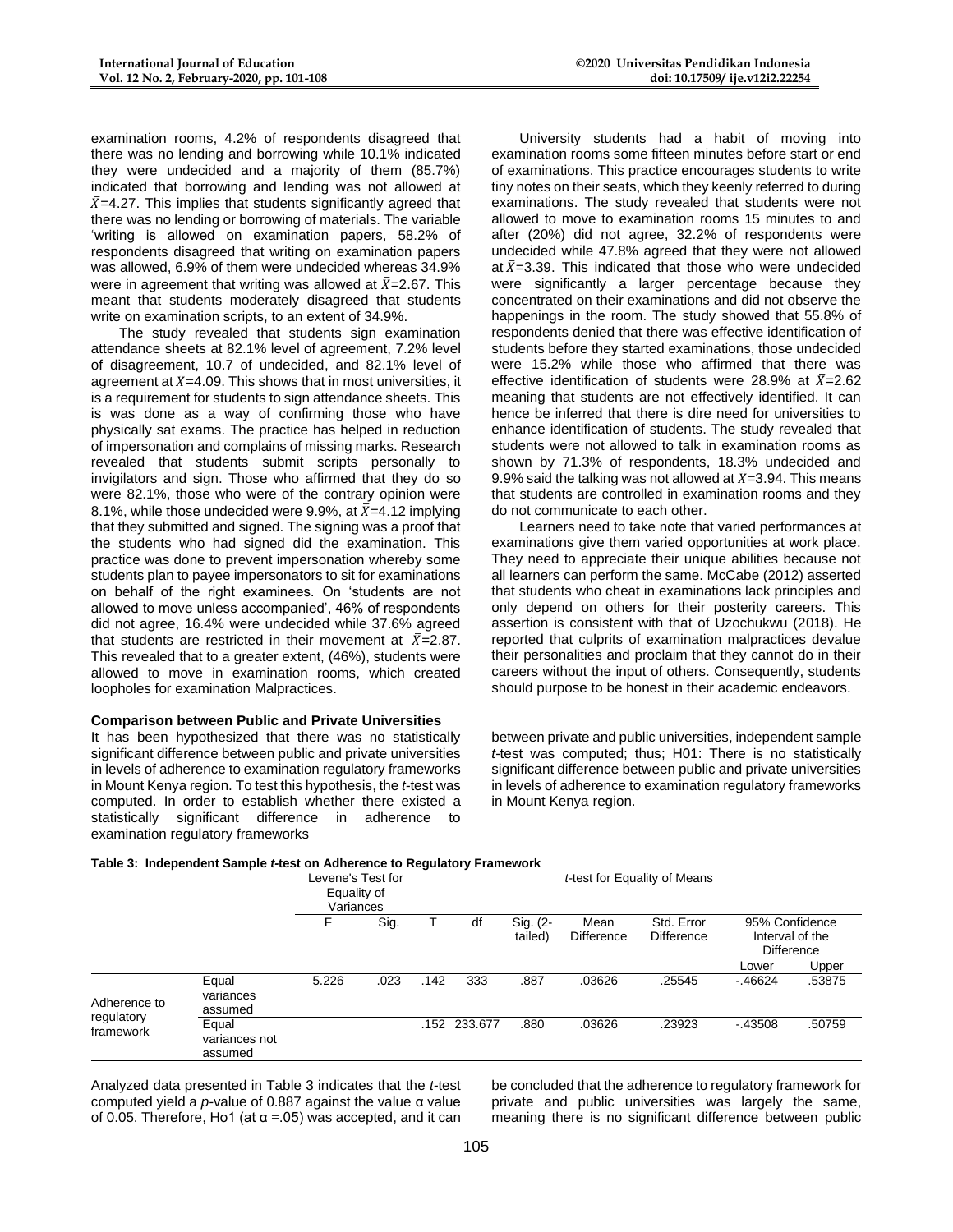and private universities in levels of adherence to examination regulatory frameworks in Mount Kenya region. Hence, the study supported the null hypothesis that there is no significant difference between public and private universities in levels of adherence to examination regulatory frameworks in Mount Kenya region; hence, an inference that both public and private university students equally engage in examination malpractices and need similar redemptive measurers if there is to be integrity in university assessment of students.

## **DISCUSSION**

The purpose of the study was to assess the extent to which universities in Mount Kenya region adhere to examination regulatory frameworks. In addition, the study aimed at comparing the levels of adherence to examination malpractices between public and private universities. Franklyn-Stokes & Newstead (2009) in a study in USA found out that cheating in university examinations occurred in every country. In another study, McCabe (2005) in USA reported that a majority of respondents had cheated during examinations. The study found out that to a significant extent, there was shortage of sufficient spacing in examination rooms during university examinations. Consequently, the study recommended that there was a need to increase spacing between students in examination rooms. The results were consistent with the study of Nnam and Inah (2015), who carried out a study on 250 final year students at Ebonyi State University in Nigeria and respondents agreed, at a mean of 3.9, that overcrowded examination rooms encouraged examination malpractices in universities. The finding was further corroborated by Onuka and Obialo (2004) who observed that overpopulation caused dishonesty in university examinations.

The findings also supported the views of Ruto, Cheruto and Kimutai (2011) who found out that lack of sufficient spacing was a major factor that escalated examination malpractices in universities and observed that culprits of malpractices should be subjected to stringent punishments. The findings also were consistent with those of Oyieko (2017) findings, which revealed that examination malpractices could be minimized by the provision of larger spaces in examination rooms. Oyieko (2017) studied 609 respondents and 70% of them affirmed that spacing in examination rooms was an important aspect in the management of examination malpractices in universities, while 71% proposed introduction of heavier punishments on culprits of cheating. The current study reported that university students did not adhere to the given regulatory frameworks, suggested enhanced observance of rules and regulations.

The finding was also consistent with that of Chaminuka and Ndudzo (2014) who found out from 55% of respondents that adherence to examination regulatory frameworks was necessary in curbing examination malpractices. The study showed that 55.8% of respondents denied that there was effective identification of students as they entered examination rooms. Every semester in all universities, students register for courses by payment of fees. It is expected that those who are registered are the only persons eligible to do examinations. Identification of students as they enter examination rooms should be observed keenly by university examination offices; otherwise, there could room

for impersonation and other forms of examination malpractices. The suggestion is consistent with that of Joktham (2013) assertion that the menace of examination malpractice could be curbed effectively by examination officers ensuring that only officially registered students sat for examinations, which is possible when students are identified as they enter examination rooms.

In support of the view, Chikweru and Opuiyo (2018) reported that examination malpractice could be mitigated by ensuring that only students who had registered for a particular course were permitted to sit for the given examination. Consistent with this view, Nneku and Eluwa (2016) found out that the presentation of identity cards as they entered examination rooms was a useful strategy in curbing examination malpractices in universities. Respondents had a mean of 3.33 and SD of 0.41, which, according to the scale of interpretation, showed that the strategy was accepted to be effective. Generally, the supervision of students in examination rooms is satisfactorily done by examination invigilators and they need to keep up the good work done for accountability in university examination processes. If this was done, then the three will be no threat to the accountability and legitimacy of education systems of the world as cautioned by Makaula (2018) in Zambia. In order to curb examination irregularities in global education institutions, a study done in the USA by Eckstein (2003) found out that it was important for all stakeholders in the education sector to follow examination regulatory frameworks which guide the process and administration of examinations.

Both public and private universities had largely similar levels of adherence to examination regulatory frameworks, hence the need for both types of universities to use similar strategies of mitigating examination malpractices. Hence both public and private university students equally engaged in examination malpractices and needed similar redemptive measurers if there is to be integrity in university assessment of students. The findings were in agreement with the study of Ahmed (2018), who researched 111 students at Private Middle Eastern University in United Arab Emirates and found that there was lack of adherence by students to examination regulatory frameworks; therefore, both public and private universities equally did not adhere to examination regulatory frameworks. This implies that examination dishonesty exists in both private and public universities, as reported by earlier research by Ruto et al. (2011) at the University of Nairobi and Kenyatta University in Kenya. There is therefore a need for public and private universities to be innovative and find ways of dealing with the problem.

## **CONCLUSIONS**

A number of universities did not conduct examinations as per rules and regulations which had been put in place by institutions. Another inference drawn was that there was a challenge of spacing students in examination rooms due to lack of sufficient spaces in those rooms. The study, in addition, concluded that students wrote on examination materials during examinations. University students signed examination attendance during examinations. Apart from observations made, the study concluded that students were not identified effectively during examinations and invigilators controlled the communication of students in examination rooms. In addition, the study inferred that both public and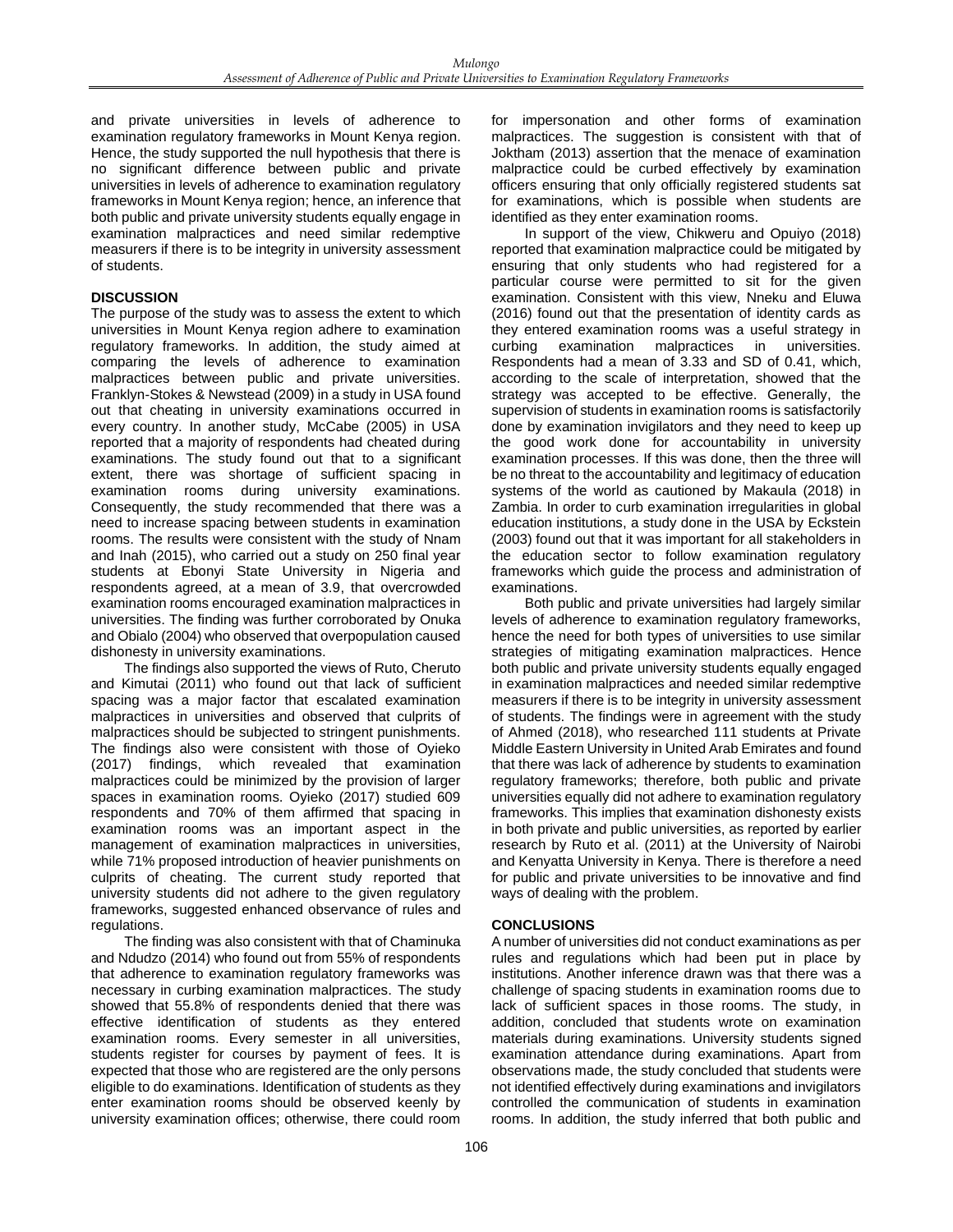private university students equally engaged in examination malpractices, consequently, both university categories needed redemptive attention. The following are the possible implications for the field of educational administration and education fraternity in general. First, university leaderships should enhance their policies to ensure students and lecturers adhere to laid down examination rules and regulations. Second, university leadership should ensure that students are spaced properly during examinations in order to enhance the credibility of university examinations.

## **Acknowledgment**

I am grateful to my supervisors, Dr. Johannes Njoka and Dr. Maurice Kimosop of Karatina University, for guidance during the research process and to the conclusion of this study. Above all, I am indeed thankful to God almighty for wisdom and understanding accorded to me in this noble task.

#### **References**

- Adegoke, B. (2010). *Survey of examination malpractice among secondary school students: Causes, effects and solutions.* Retrieved fro[m http://www.grin.com.](http://www.grin.com/)
- Adelakum, A. A., & Lawal, D. A. (2008). Examination malpractice: A major challenge to public examinations in Nigeria, (The WAE experience). A paper presented at 26th AEAA Annual Conference, Accra, Ghana.
- Ahmed, K. (2018). Students' perceptions of academic dishonesty in private Middle Eastern university. *High Learning Resource Communication, 8*(1) 16-29. https://doi.org/10.18870/hlrc.v8i1.400
- Akaranga, S. L & Ogong, J. J. (2013). The phenomenon of examination malpractice: An example of Nairobi and Kenyatta Universities. *Journal of Education and Practice, 4*(18), 87-96.
- Alutu, A. N. G., & Aluede, O. (2006). Secondary school students' perception of examination malpractices and examination ethics. *Journal of Humanities Ecology, India: Kamar-Rai Enterprises, 20*(4), 295-300. https://doi.org/10.1080/09709274.2006.11905942
- Ambrose, M. L., Arnaud, A., & Schminke, M. (2007). Individual moral development and ethical climate: The influence of person-organization fit on job attitudes. *Journal of Business Ethics, 77,* 323-333. https://doi.org/10.1007/s10551-007-9352-1
- Anzene, S. (2014). Trends in examination malpractices in Nigerian education system and its effects on socioeconomic and political development of Nigeria. *Asian Journal of Humanities and Social Sciences, 2*(3), 1-8.
- Aulo, P. A. (2004). An investigation into factors contributing to examination irregularities in Kenya Certificate of Secondary Education in Nairobi Province. (Unpublished thesis). University of Nairobi, Kenya.
- Badmus, G. A. (2006). Accountability in teaching/learning environment and examination malpractice. A paper presented at a two-day summit on examination malpractice in Nigeria, organized by the House of Representatives Committee on Education, held at the Shehu Musa Yar Adua, Center, Abuja, August 15-16.
- Boakye, J. (2015). Examination Malpractices and Solutions. Retrieved from: [www.ghanaweb.com.](http://www.ghanaweb.com/)
- Chaminuka, L., & Ndudzo, D. (2014). Students and staff perceptions on examination malpractice and fraud in

Third, university students should be reminded not to write on examination question papers and those who do not comply should be punished in accordance laid down policies. Fourth, Universities should device effective mechanisms to identify students as they enter examination rooms in order to curb impersonation of examination candidates. Finally, Education administration professionals need to research more on how universities can reinforce adherence to examination regulatory frameworks in order to curb examination malpractices in universities.

higher education in Zimbabwe. *Asian Journal of Humanities and Social Sciences, 2*(2), 78-90.

- Chikweru, E. M., & Opuiyo, A. R. (2018). Examination malpractice among Nigerian university students: A review. *International Journal of Innovative Legal & Political Studies, 6*(1) 13-17.
- Diego, L. A. B., (2017). Friends with benefits: Causes and effects of learners' cheating practices during examination. *IAFOR Journal of Education*, *5*(2), 121- 138. https://doi.org/10.22492/ije.5.2.06
- Eckstein, M.A. (2003). *Combating academic fraud towards a culture of integrity*. Pans, France: International Institution for educational planning.
- Edukukho, E. (2007, Feb). Why government blacklisted 324 schools. *Vanguard*, p. 38.
- Flutter, J., & Rudduck, J. (2004). *Consulting pupils: What's in it for schools?* London, UK: Routledge. https://doi.org/10.4324/9780203464380
- Fraenkel, J. R., Wallen, N. E., & Hyun, H. H. (2012). *How to design and evaluate research in education* (8th ed.). New York, US: McGraw Hill.
- Franklyn-Stokes, A., & Newstead, S. E. (2009). Examination malpractices and university students. *International Journal of Education, 27*(2), 213-227.
- Government of Kenya (2005). Kenya National Examinations Council. Nairobi: Government Printer.
- Government of Kenya. (2010). The Constitution of Kenya-Nairobi: Government Printer.
- Government of Kenya. (2012) Nairobi: KNEC Examination Rules and Regulations: Government Printer.
- Joktham, E. T. (2013). Curbing examination malpractice in schools: participative advocacy. *Journal of Research in National Development*, *11*(2), 125–131.
- Kathuri, N. J., & Pals, D. A. (1999). *Introduction to education research: Kenya education media centre*. Egerton, Kenya: Egerton University Press.
- Kithuka, M. (2004). Educational management and evaluation, Egerton: Egerton University Press Assessment to Improve Classroom Teaching. Retrieved18/10/2015fro[mhttp://www.col.org/stamp/mo](http://www.col.org/stamp/module%2013.pdf) [dule 13.pdfT](http://www.col.org/stamp/module%2013.pdf)imes Newspaper.
- Khan, I., Khan, M. J., & Khan, J. (2012). Teachers perception regarding malpractices examinations in urban areas of District Peshwar. University of Peshwar, Pakistan: Munich Personal RcPEC Archive.
- McCabe, D. L., Trevino, L. K. & Butterfield, K. D. (2012). *Cheating in college: Why students do it and what educators can do about it*. Baltimore, USA: John Hopkins University Press.